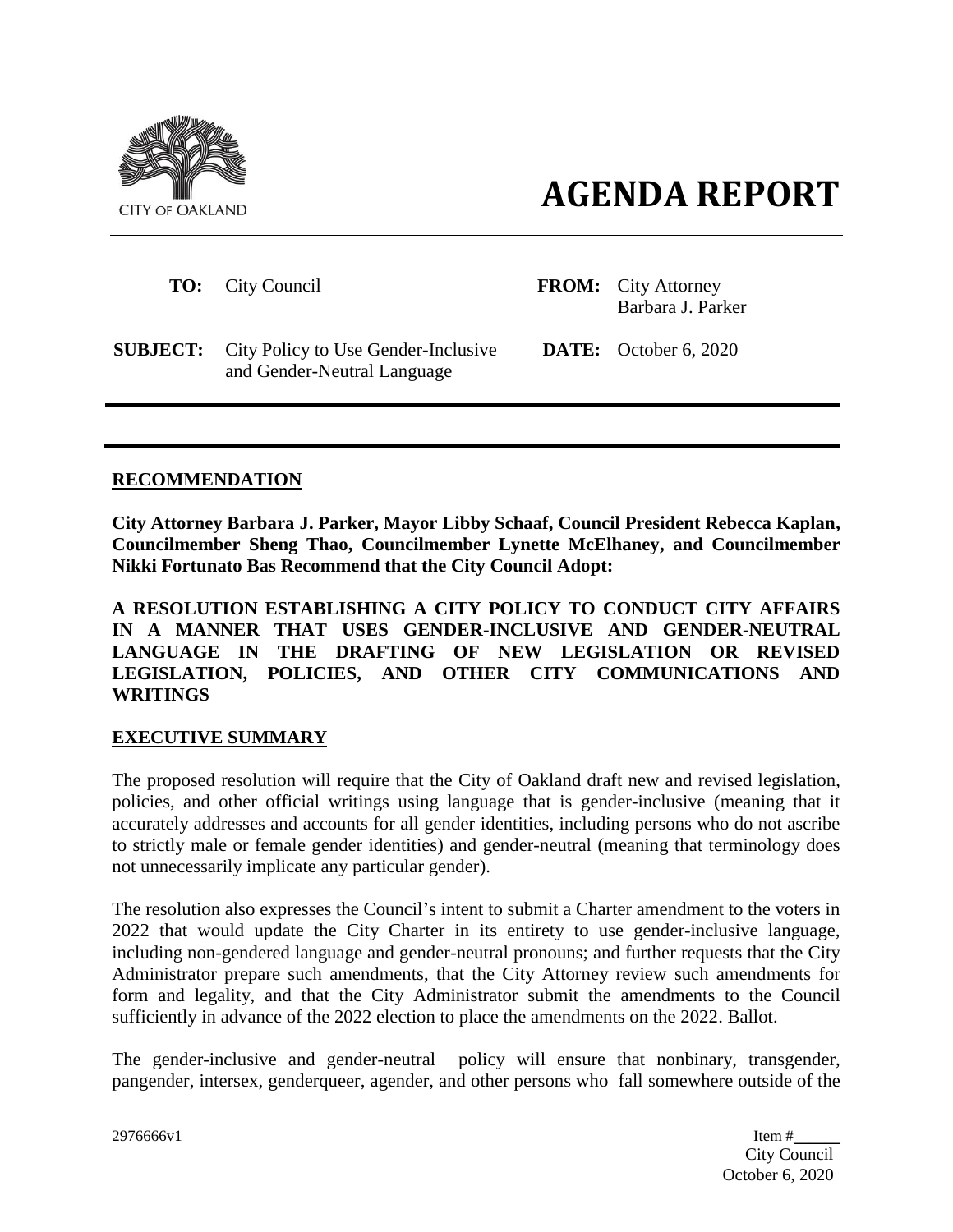Page 2

traditional conceptions of strictly "male" or "female," are appropriately addressed and accounted for, and will reduce the bias and inequity that is inherent in outdated androcentric terminology.

# **BACKGROUND / LEGISLATIVE HISTORY**

Over the past several years, there has been increasing public awareness and recognition of the existence of nonbinary gender identities, the importance of gender-inclusive language, and the need for government agencies to revise policies, laws, and other writings to appropriately reflect the diversity of constituents and remove language that is outdated and inherently biased.

In 2017, the California Legislature ("Legislature") enacted the Gender Recognition Act (Senate Bill 179) amending the Health and Safety Code, the Vehicle Code, and other state codes to recognize a third gender option on California state-issued documents including driver's licenses, identification cards, and birth certificates. The following year, the Legislature adopted Assembly Concurrent Resolution (ACR) 260, calling for the use of gender-neutral pronouns and genderinclusive language in the drafting of all state legislation, and calling on state agencies to engage in similar efforts to use gender-neutral pronouns and avoid the use of gendered pronouns when drafting policies, regulations, and other guidance.

In 2018, the League of California Cities issued extensive guidance to municipalities setting forth best practices for city officials related to promoting inclusive workplaces. Amongst other recommendations, the League recommends updating all municipal codes, ordinances, policies, and procedures to replace all gendered language with terminology that is gender-neutral. The League also advised that failure to use appropriate pronouns in addressing transgender and/or gender nonconforming people may constitute harassment and recommended that local governments review operating procedures (such as record keeping, reporting, and intergovernmental relations) to prepare for integration of the third gender marker authorized by SB 179.

# **ANALYSIS AND POLICY ALTERNATIVES**

Language plays a significant role in shaping cultural and social attitudes, as well as signalizing certain biases and historical inequities. Use of certain language may inadvertently perpetuate stereotypes and/or unintentionally exclude certain groups of people. Avoiding gendered language is an easy and important means of promoting gender equality and reducing gender bias.

Using gender-neutral language also ensures that persons of all gender identities, particularly persons who do not ascribe to or identify with strictly "male" or "female" pronouns and other gender markers, are appropriately addressed, included, and represented. For example, the use of pronouns "he" or "she" for individuals is not inclusive of all persons, including many nonbinary, transgender, and other people who otherwise use different pronouns. Reusing nouns in lieu of pronouns, using plural noun forms, and using the word "they" as a singular pronoun are all examples of language that is inclusive of transgender and nonbinary persons in addition to persons of the male and female genders.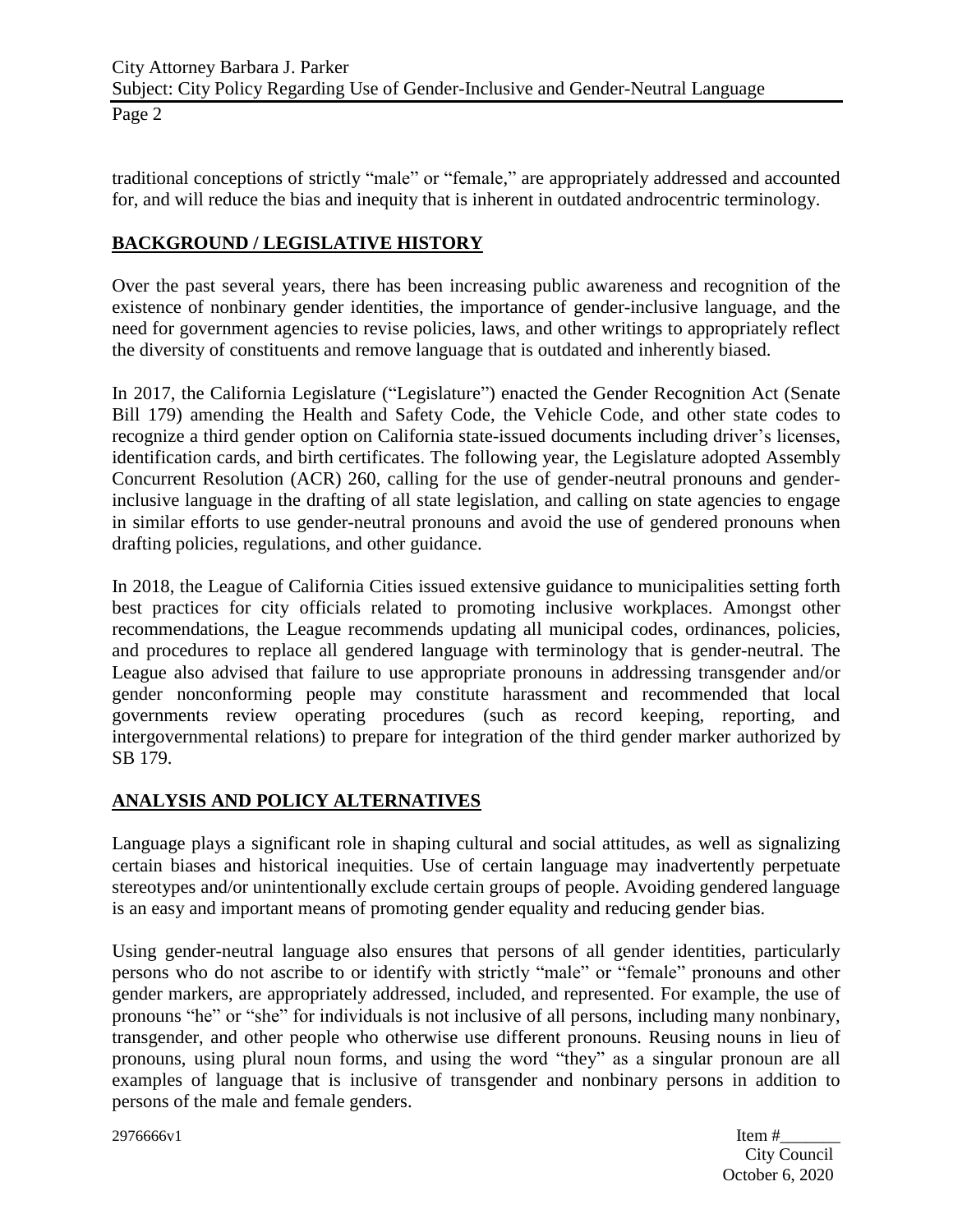Page 3

The proposed resolution will not require that the City revise existing legislation and written documents. Rather, it applies only to the drafting of new or revised policies, ordinances, and other official writings, and expresses the City Council's intent to submit a Charter amendment to the voters in 2022 that would update the City Charter to be consistent with this policy.

## **FISCAL IMPACT**

This resolution will have little if any direct or indirect fiscal impact or cost. The resolution impacts the drafting of future legislation, policies and other writings and does not require the City to take any affirmative steps to revise existing municipal code provisions. Further, we do not anticipate that any outreach or informational material would be necessary to implement the policy.

## **PUBLIC OUTREACH / INTEREST**

The City Attorney's Office consulted with the City's Race and Equity Department and various interest groups representing the LGBTQ+ community in the development of this resolution.

## **COORDINATION**

The City Attorney's Office, Office of the Mayor, and City Council sponsors coordinated with the City Administrator's office regarding the proposed resolution.

## **SUSTAINABLE OPPORTUNITIES**

*Economic*: Having laws, policies, and other City communications that accurately reflect the diversity of residents and employees will help encourage greater civic participation, engagement, and productivity among residents and employees who may otherwise feel excluded, undervalued, and/or discouraged as a result of perceived bias, stigma, and/or frequent misgendering.

*Environmental:* Using language that is inclusive and affirming of people of all genders promotes a welcoming and safe environment and reduces negative health impacts of perceived bias and exclusion.

*Race & Equity:* The use of gender-inclusive and gender-neutral language is consistent with and directly promotes the City's commitment to equity. The use of gendered language frequently has an exclusionary impact on persons who identify as transgender, nonbinary, intersex, two-spirit, and/or who otherwise identify outside of the strictly "male" or "female" gender binary. The use of gendered terminology can also negatively impact persons of all genders by conveying and reinforcing outdated professional and social gender norms (for example, using the word "firemen" instead of "firefighters" reinforces the idea that only men are or should be firefighters).

2976666v1 Item #\_\_\_\_\_\_\_ City Council October 6, 2020